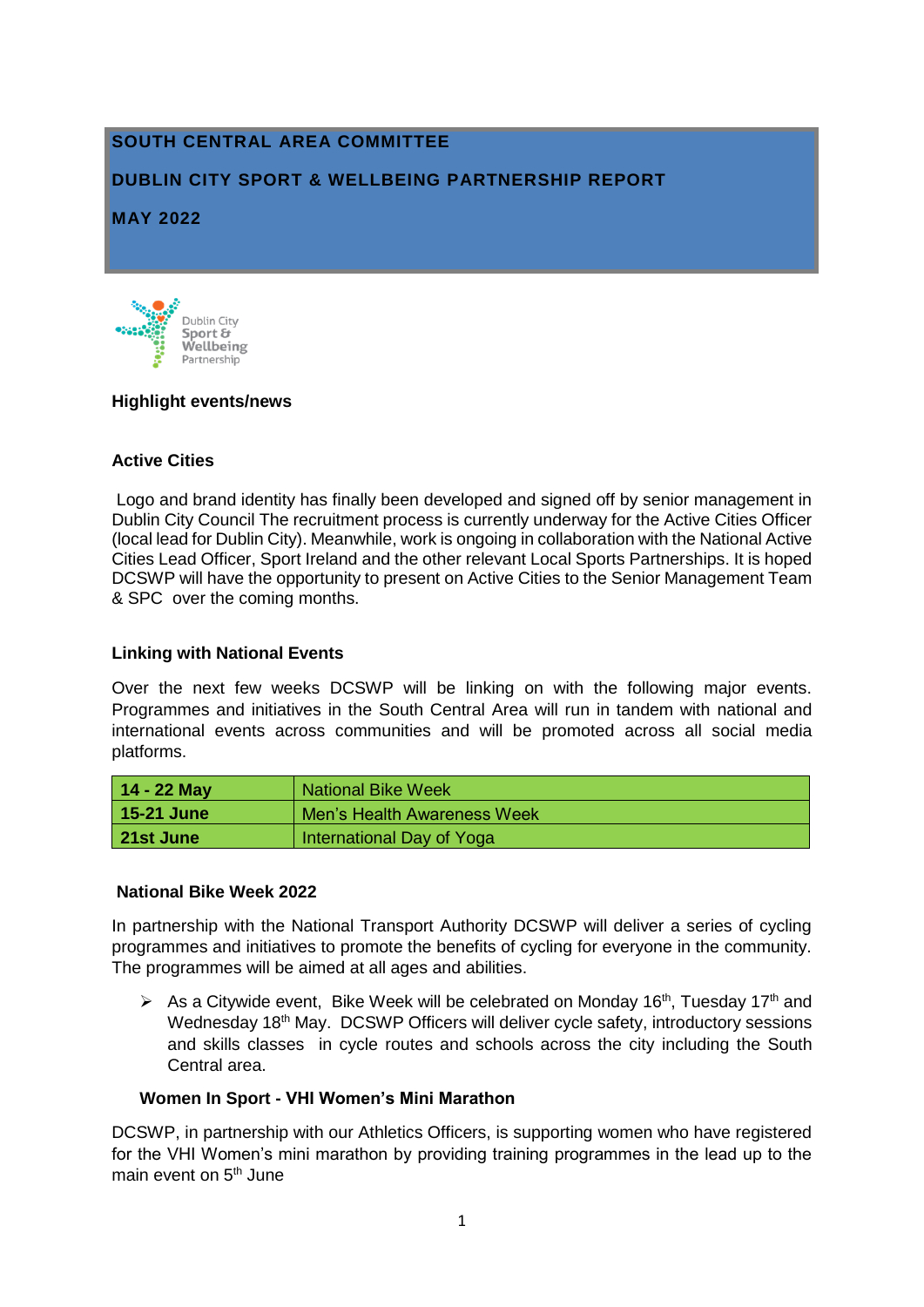## **The launch of DSWP's Virtual HUB**

The official launch of the DCSWP Virtual HUB will take place in May. The HUB was initially created to support virtual deliver of the 2021 Change For Life programme and over the past 12 months has undergone development in partnership with Titan Experience. While the Hub will be an invaluable resource in terms of enhancing service delivery, it will not replace face to face programmes in communities. Its purpose will be to promote the work we do, provide up to date information and give platforms to programmes while linking to all DCSWP social media platforms.

- > Twitter: @dccsportsrec
- Facebook: [DublinCitySportandWellbeing](https://www.facebook.com/DublinCitySportandWellbeingPartnership/)
- $\triangleright$  Instagram: @dublincitysportandwellbeing
- Dublin City Sport & Wellbeing Partnership Virtual Hub: [dcwsphub.ie](http://www.dcswphub.ie/) ( official launch remains TBC).
- Email: [sports@dublincity.ie](file://///dccdata/cande/Shared/EandC/Sport%20&%20Wellbeing%20Partnership/Communications/Area%20Committee%20Reports/Reporting%202022/South%20East%20Area/sports@dublincity.ie)

## **South Central Area Core Programme Highlights**

**Change For Life – Underactive Communities**

| <b>Name of core programme:</b>              | <b>Change For Life</b>                          |
|---------------------------------------------|-------------------------------------------------|
| Description of programme activity e.g.: Tag | Cherry Orchard Running Club and Familibase      |
| Rugby, Chair Aerobics etc.                  | are currently recruiting new participants for a |
|                                             | lead up running programme after which they      |
|                                             | will take part in 3 or 5k Marathons. DCSWP will |
|                                             | provide initial assessments with body tracks    |
|                                             | and nutrition workshops                         |
| Partners (If any):                          | Familibase & Cherry Orchard Running Club        |
| Age group:                                  | <b>Adults</b>                                   |
| Gender:                                     | Female                                          |
| Date/time and location:                     | Tues and Thursday (morning group and            |
|                                             | Afternoon group)                                |
| <b>Programme Start Date:</b>                | 12 <sup>th</sup> April                          |
| <b>Programme End Date:</b>                  | Mid June                                        |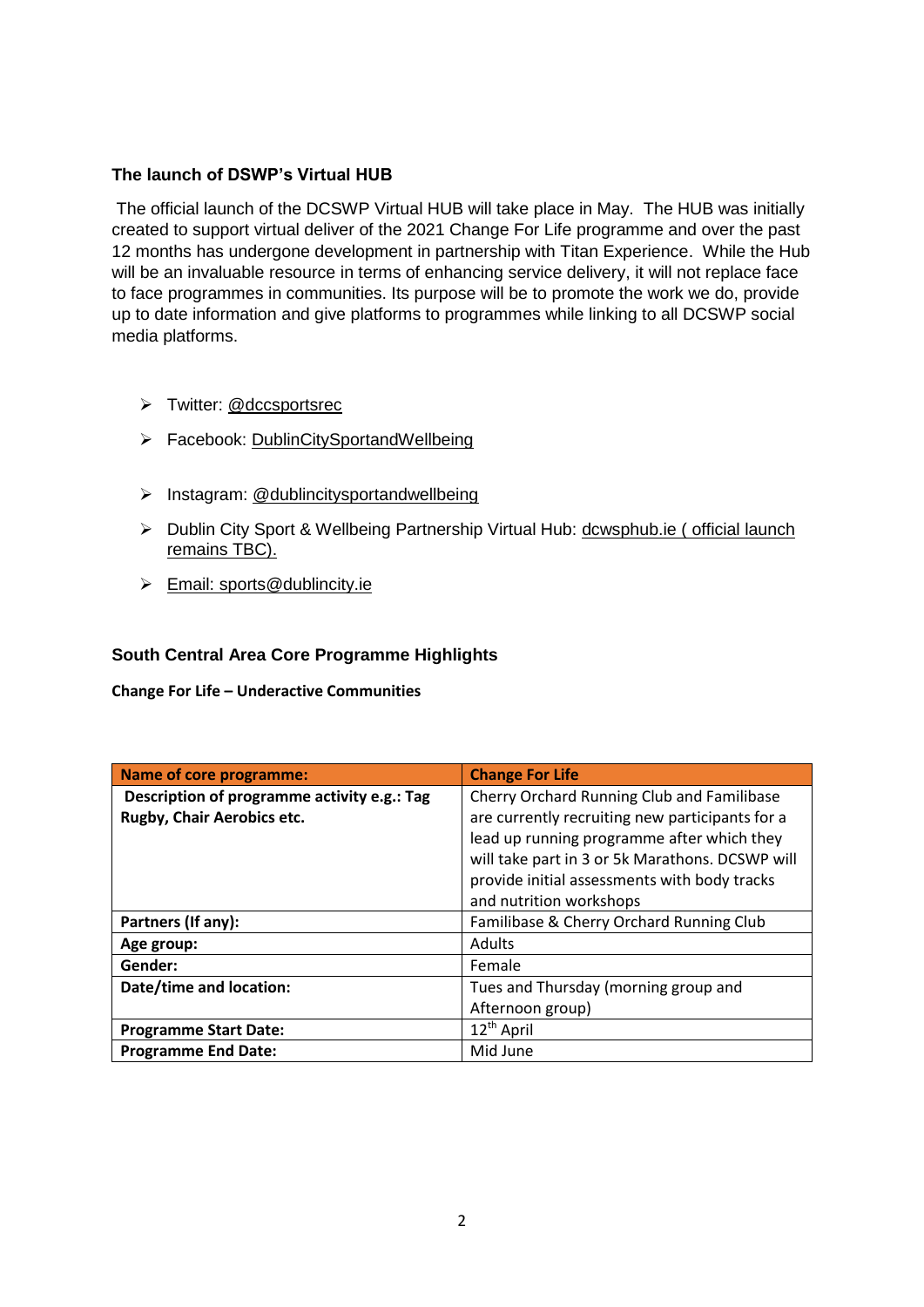| <b>Name of core programme:</b>            | <b>Change for Life - (Cardiac / HSE Referrals)</b> |
|-------------------------------------------|----------------------------------------------------|
| <b>Description of programme activity:</b> | DCSWP currently assisting with two                 |
|                                           | programmes in St. Catherine's Sport Centre         |
|                                           | aimed at participants on a HSE Cardiac             |
|                                           | Referrals programme                                |
| Partners (If any):                        | St. Catherine's Sport Centre                       |
| Age group:                                | Adult over 18                                      |
| Gender:                                   | Mixed                                              |
| Date/time and location:                   | Tuesdays 2pm - Wednesday 9am                       |
| <b>Programme Start Date:</b>              | Ongoing                                            |
| <b>Programme End Date:</b>                | Ongoing                                            |

### **GAGA – Get All Girls Active/Developing Women in Sport**

| <b>Name of core programme:</b>                                            | <b>GAGA/Women in Sport</b>                                                                                                                                                                                                                         |
|---------------------------------------------------------------------------|----------------------------------------------------------------------------------------------------------------------------------------------------------------------------------------------------------------------------------------------------|
| Description of programme activity e.g.: Tag<br>Rugby, Chair Aerobics etc. | Developing Women through Sport Programme<br>Providing opportunities and empowering<br>women from TUD Dublin and surrounding<br>communities. Snorkel Training and Coaching<br>courses have commenced as part of this<br>ground-breaking initiative. |
| Partners (If any):                                                        | <b>TU Dublin</b>                                                                                                                                                                                                                                   |
| Age group:                                                                | Over 18s                                                                                                                                                                                                                                           |
| Gender:                                                                   | <b>Females</b>                                                                                                                                                                                                                                     |
| Date/time and location:                                                   | From October to July 2022                                                                                                                                                                                                                          |
|                                                                           | Various locations                                                                                                                                                                                                                                  |
| <b>Programme Start Date:</b>                                              | 15 <sup>th</sup> October 2021                                                                                                                                                                                                                      |
| <b>Programme End Date:</b>                                                | Summer 2022                                                                                                                                                                                                                                        |

**Older Adults – Age 55+ years**

**Please refer to previous report for ongoing Older Adult programmes in the South Central area.** 

#### **Thrive – Adults With Mental Health Difficulties**

| Name of core programme:                     | <b>Thrive</b>                                  |
|---------------------------------------------|------------------------------------------------|
| Description of programme activity e.g.: Tag | Boxercise fitness programme for Star Réalta    |
| <b>Rugby, Chair Aerobics etc.</b>           | Nua participants with support from DCSWP SCA   |
|                                             | Co-Funded Boxing Officer. Participants in this |
|                                             | educational/ therapeutic programme are         |
|                                             | individuals recovering from addiction.         |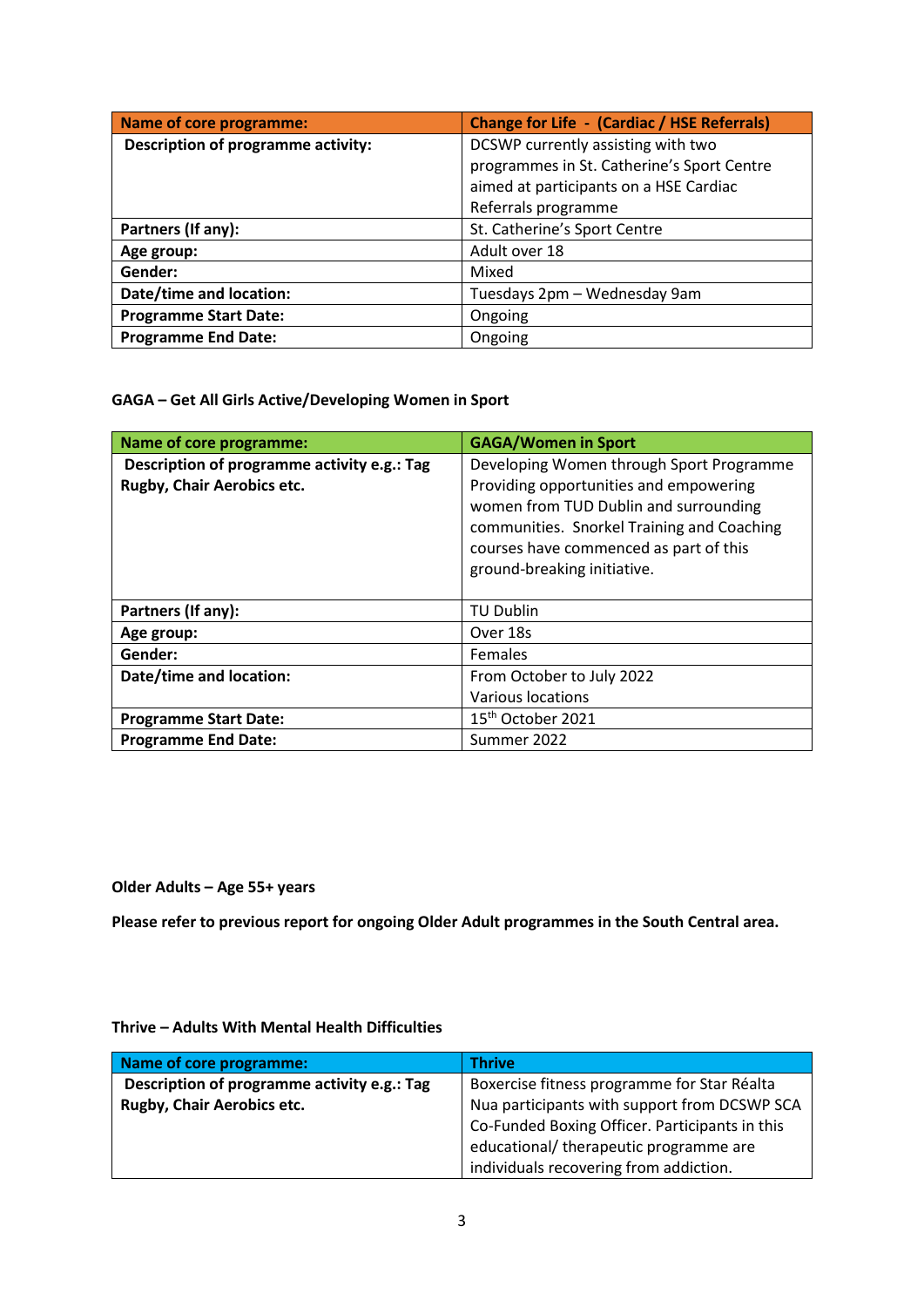| Partners (If any):           | IABA Co- Funded Officer        |
|------------------------------|--------------------------------|
| Age group:                   | <b>Adults</b>                  |
| Gender:                      | Mixed                          |
| Date/time and location:      | TBC Cherry Orchard Boxing Club |
| <b>Programme Start Date:</b> | Mid-May                        |
| <b>Programme End Date:</b>   | 6 - 8week programme            |

**Youth Fit: Youths At Risk (Young People age 10-21 years)**

| Name of core programme:                     | <b>Youth Fit</b>                                    |
|---------------------------------------------|-----------------------------------------------------|
| Description of programme activity e.g.: Tag | Ballyfermot Youth Reach participants to             |
| Rugby, Chair Aerobics etc.                  | attending gym and swim sessions in                  |
|                                             | Ballyfermot Leisure Centre. The programme           |
|                                             | aims to build fitness levels in the lead up to Hell |
|                                             | and Back 2022.                                      |
| Partners (If any):                          | Youth Reach                                         |
| Age group:                                  | 16 to 21 years                                      |
| Gender:                                     | Mixed                                               |
| Date/time and location:                     | Weekly - various                                    |
| <b>Programme Start Date:</b>                | 21 <sup>st</sup> March 2022                         |
| <b>Programme End Date:</b>                  | 12 <sup>th</sup> June 2022                          |

| <b>Name of core programme:</b>              | <b>Youth Fit</b>                                        |
|---------------------------------------------|---------------------------------------------------------|
| Description of programme activity e.g.: Tag | Kylemore College After School Boxing Club               |
| Rugby, Chair Aerobics etc.                  | <b>Training Sessions</b>                                |
| Partners (If any):                          | Kylemore College                                        |
| Age group:                                  | 12 to 14 Years                                          |
| Gender:                                     | Mixed                                                   |
| Date/time and location:                     | 30 <sup>th</sup> March 2022 Kylemore College Sec School |
| <b>Programme Start Date:</b>                | 30 <sup>th</sup> March                                  |
| <b>Programme End Date:</b>                  | 25 <sup>th</sup> May                                    |
|                                             |                                                         |

| Name of core programme:                     | <b>Youth Fit</b>                                |
|---------------------------------------------|-------------------------------------------------|
| Description of programme activity e.g.: Tag | <b>GAISCE President Awards Programme</b>        |
| Rugby, Chair Aerobics etc.                  | BMX club group. Following recent completion     |
|                                             | of the Bronze award participants have moved     |
|                                             | on to the silver stage. New young participants  |
|                                             | in the area have also signed up to bronze award |
|                                             | stage.                                          |
| Partners (If any):                          | <b>Ballyfermot Youth Services</b>               |
| Age group:                                  | 15 to 19 Years                                  |
| Gender:                                     | Mixed                                           |
| Date/time and location:                     | Various                                         |
| <b>Programme Start Date:</b>                | Feb 2022                                        |
| <b>Programme End Date:</b>                  | Sept 2022                                       |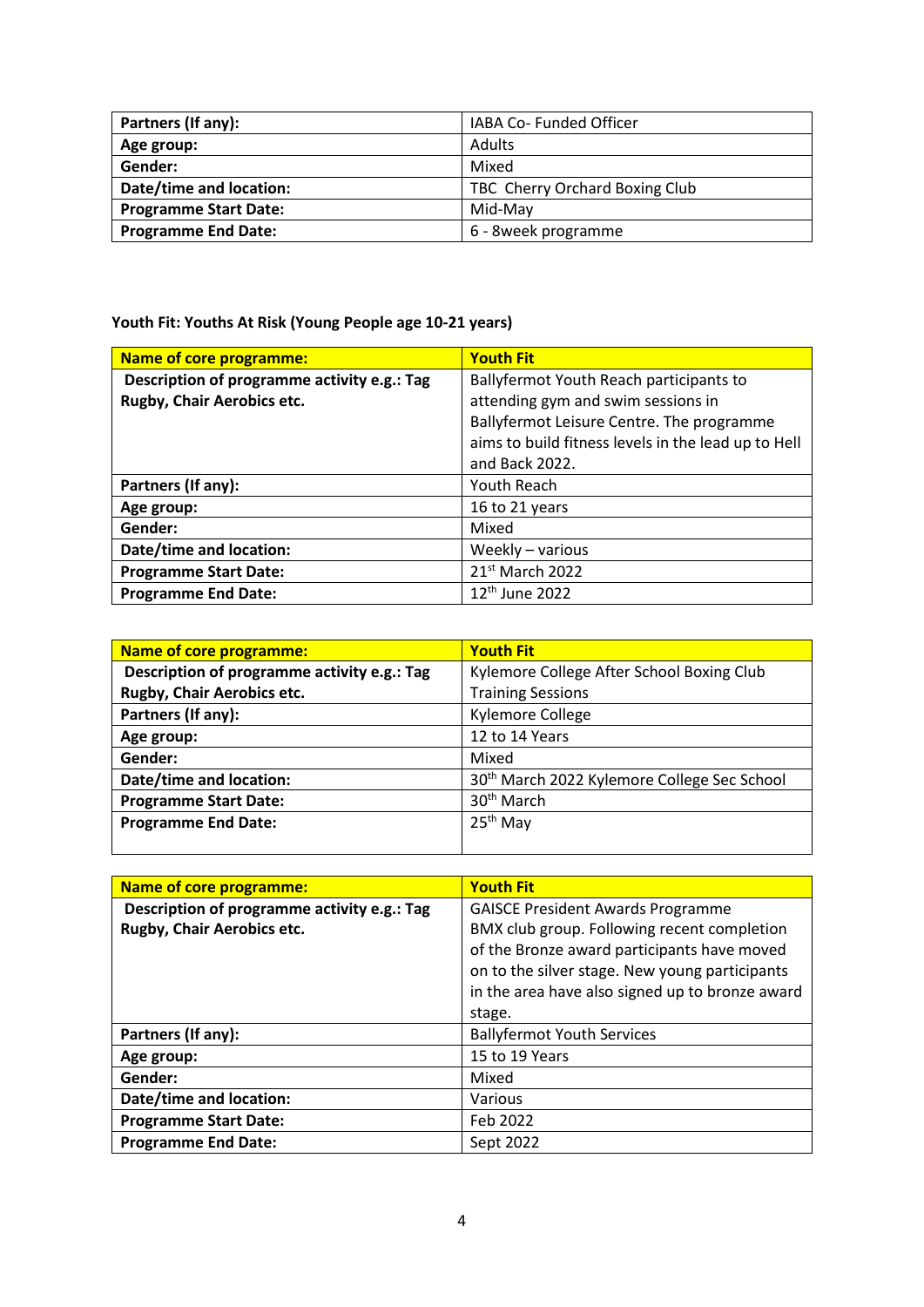| Name of core programme:                           | <b>Youth Fit</b>                       |
|---------------------------------------------------|----------------------------------------|
| Description of programme activity e.g.: Tag       | Cherry Orchard Park Junior Park Run    |
| Rugby, Chair Aerobics etc.                        |                                        |
|                                                   | Support programme with Christmas theme |
|                                                   | event towards the end of December      |
| Partners (If any):                                | Familibase (Youth Services)            |
| Age group:                                        | Under 16s                              |
| Gender:                                           | Mixed                                  |
| Date/time and location:                           | Sunday 9:30am                          |
| <b>Estimated Number of Programme Participants</b> | 50                                     |
| (NB: per session):                                |                                        |

| <b>Name of core programme:</b>              | <b>Youth Fit</b>                                        |
|---------------------------------------------|---------------------------------------------------------|
| Description of programme activity e.g.: Tag | Swim Confidence/Swim A Mile DCSWP                       |
| Rugby, Chair Aerobics etc.                  | engaging with and supporting a group of young           |
|                                             | people participating in a surf exchange                 |
|                                             | programme in Malta this June. The 6 week                |
|                                             | initiative will initially focus on the Swim a Mile      |
|                                             | programme                                               |
| Partners (If any):                          | <b>Ballyfermot Youth Services</b>                       |
| Age group:                                  | 11 to 18 years                                          |
| Gender:                                     | Mixed                                                   |
| Date/time and location:                     | Thursday Evenings 21 <sup>st</sup> April 7pm Sports and |
|                                             | <b>Fitness Ballyfermot</b>                              |
| <b>Programme Start Date:</b>                | 21 <sup>st</sup> April                                  |
| <b>Programme End Date:</b>                  | $26th$ May                                              |
|                                             |                                                         |

| Name of core programme:                      | <b>Youth Fit</b>                       |
|----------------------------------------------|----------------------------------------|
| sDescription of programme activity e.g.: Tag | Youth Box fit                          |
| Rugby, Chair Aerobics etc.                   |                                        |
| Partners (If any):                           | FGU                                    |
| Age group:                                   | 6 to 12yrs                             |
| Gender:                                      | mixed                                  |
| Date/time and location:                      | Tuesday and Thursdays at 4pm in the F2 |
|                                              | centre                                 |
| <b>Programme End Date:</b>                   | Ongoing                                |

| Name of core programme:                     | <b>Youth Fit</b>      |
|---------------------------------------------|-----------------------|
| Description of programme activity e.g.: Tag | Learn to swim         |
| <b>Rugby, Chair Aerobics etc.</b>           |                       |
| Partners (If any):                          | FGU and dolphins barn |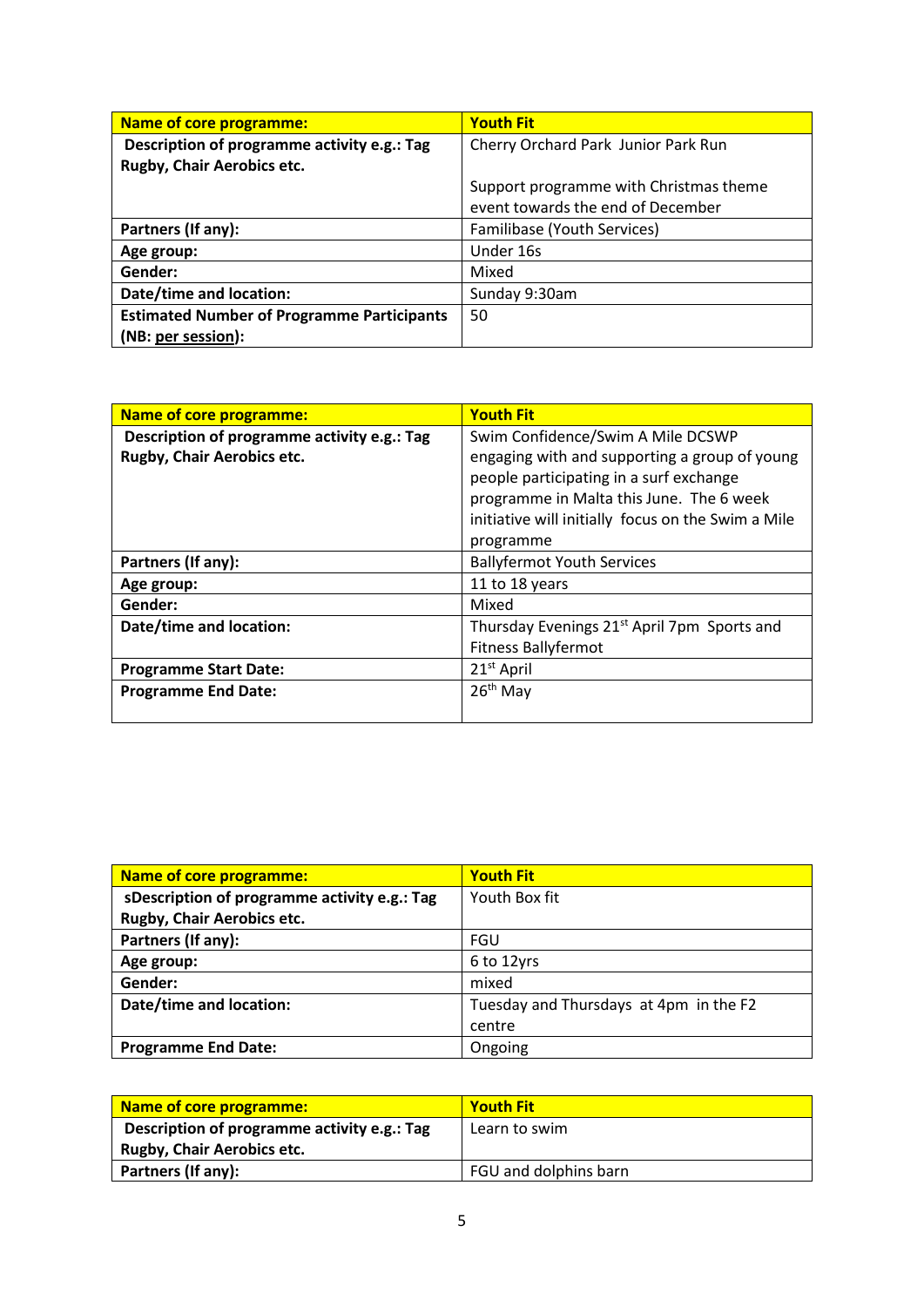| Age group:                   | U <sub>12</sub>                          |
|------------------------------|------------------------------------------|
| Gender:                      | Male                                     |
| Date/time and location:      | Thursdays from 4 to 5 in Markievicz pool |
| <b>Programme Start Date:</b> | Ongoing                                  |
| <b>Programme End Date:</b>   | Ongoing                                  |

## **South Central Area Co-Funded Programmes**

## **Health Promotion in the Community**

#### **Men on the Move**

The Men on the Move health and wellbeing programme takes place every Wednesday from 10am in the Rialto F2 Centre and Lionsville Hostel, Chapelizod every Wednesday from 11am. The programme is delivered in partnership with the HSE and is targeted at adult males. The initiative provides exercise classes as well as nutrition and mental health workshops

#### **Mountain View Mental Health**

The Mountain View Mental Health programme is aimed at adult females and is a referral only programme (via the HSE). The programme is delivered in Mountain View, Cherry Orchard every Wednesday from 10am.

#### **D8 Move For Health**

Move for Health is a strength & balance programme for older adults in partnership with the HSE physiotherapists. The programme is referral only (via the HSE) and is delivered every Tuesday from 11.30am in St. Catherine's Sports & Fitness Centre.

## **Athletics in the Community**

DCSWP Athletics Officers continue to assist in the delivery of school's cross country programme over the next few weeks in the lead up to the a series of events across the city in March, April and May.

#### **Boxing in the Community**

The IABA Boxing Startbox programme continues over the next period in South Central primary schools and secondary schools (Transition Year) and will be followed by the Olympic Education programme.

#### **Cricket in the Community**

Schoolyard Cricket sessions continue every Tuesday from 10am in Mary, Queen of Angel's, Ballyfermot (boys age 7-12 years).

## **Football in the Community**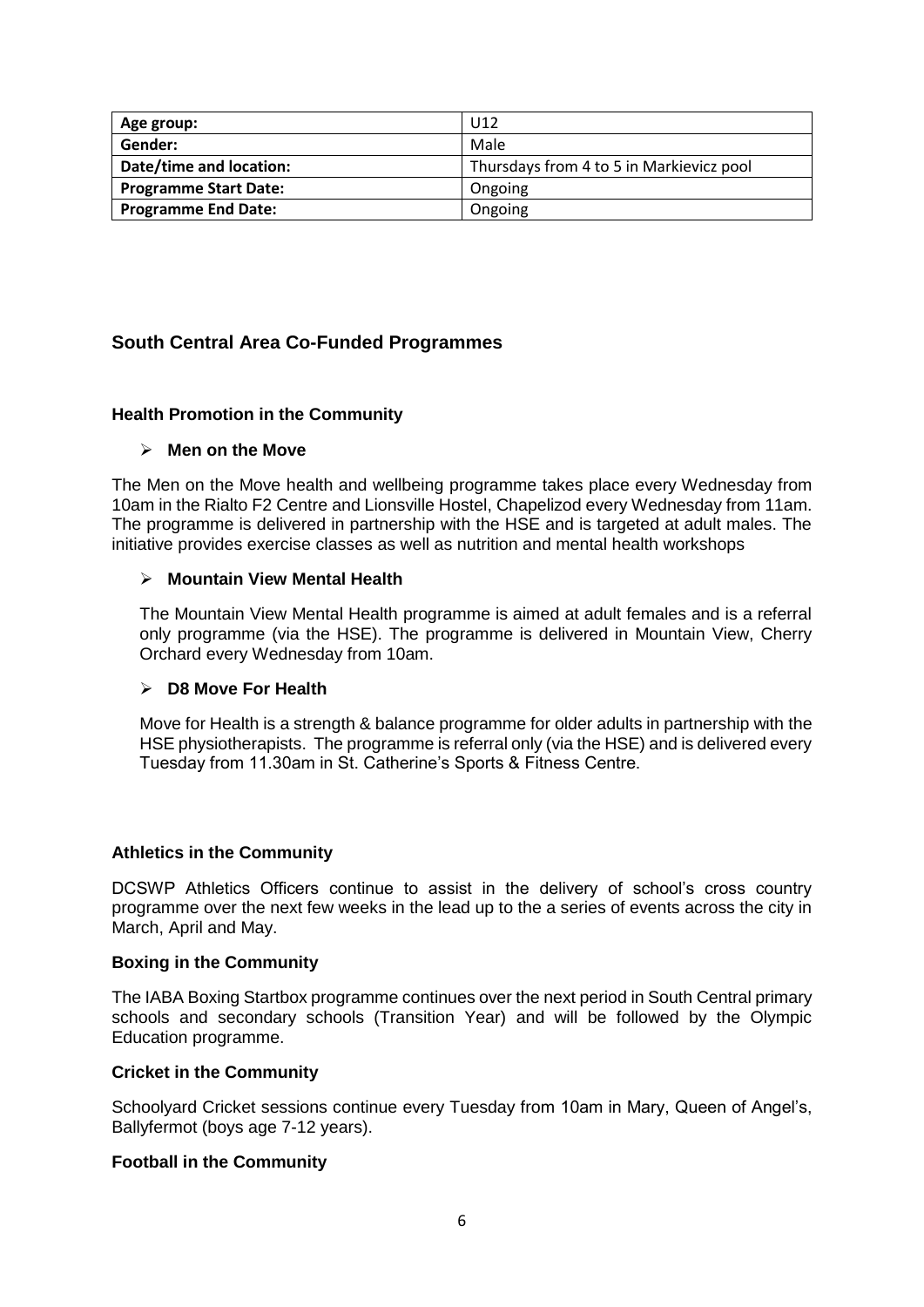- $\triangleright$  Late Night Leagues aimed at young people age 10-12 years have commenced in the area (see above under Youth Fit). Finals will take place on 20<sup>th</sup> May in the South Central area. The league final will be delivered in partnership with An Garda Síochána, Dublin Bus and local Youth Services.
- $\triangleright$  Player Development for players in the area continues with the Girls Centre of Excellence programme which is delivered every Thursday aimed at girls at U 13 level and girls age 12-15 years every Saturday in AUL.
- $\triangleright$  School Coaching sessions continue in St. Ultan's Cherry Orchard and Mary, Queen of Angels, Ballyfermot.

## **Rowing in the Community**

The Get Going Get Rowing schools programme continues on a citywide basis over the next period.

## **Rugby in the Community**

Tag Rugby programmes continue schools in the South Central area. For a list of schools and programmes please contact the South Central area Rugby Development Officer [Gareth.murray@leinsterrugby.ie](file:///C:/Users/50580/AppData/Local/Microsoft/Windows/Temporary%20Internet%20Files/Content.Outlook/3UDIAA9R/Gareth.murray@leinsterrugby.ie)

## **Training Update April/May**

- $\triangleright$  Safeguarding 1 Training for Student Sport Ireland 4 courses scheduled throughout April/May.
- Safeguarding Training for Inchicore AFC, Belgrave AFC and Cherry Orchard Boxing Club
- Cycle Leader Tutor Training for DCSWP Sport Officers
- $\triangleright$  First Aid/PHECC (pre-hospital emergency care training for adults in the community details provided in March report).
- Disability & Inclusion and Autism in Sport training programmes delivered in partnership with CARA.

## **CONTACT DETAILS:**

| Aideen O'Connor        | Programmes &         | aideen.oconnor@dublincity.e   |
|------------------------|----------------------|-------------------------------|
|                        | Services Manager,    |                               |
|                        | <b>DCSWP</b>         |                               |
| Alan Morrin            | Office Manager,      | alan.morrin@dublincity.ie     |
|                        | <b>DCSWP</b>         |                               |
| <b>Catherine Flood</b> | Sport Officer, DCSWP | Catherine.flood@dublincity.ie |
| <b>Gareth Herbert</b>  | Sport Officer, DCSWP | Gareth.herbert@dublincity.ie  |
| <b>Sharon Kelly</b>    | Sport Officer, DCSWP | Sharon.kelly@dublincity.ie    |
| Igor Khmil             | Sport Officer, DCSWP | Igor.khmil@dublincity.ie      |
| <b>Will Morris</b>     | Sport Officer, DCSWP | William.morris@dublincity.ie  |